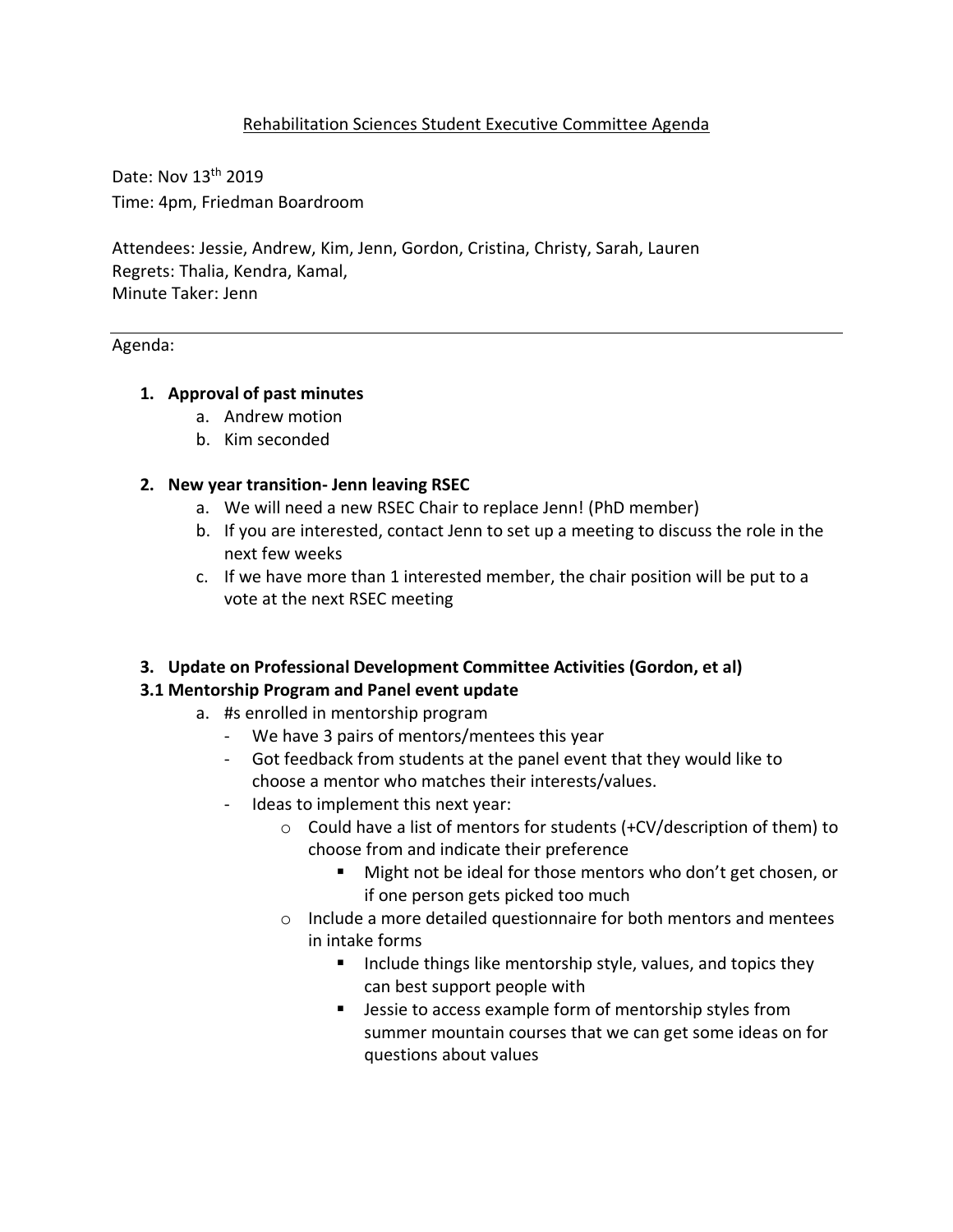- How to improve enrollment for next year? Suggestion to visit 500 class more than once in the fall to promote our program
	- a. Talking to new students at orientation day: give a monthly breakdown of events to prime people to expect events at a specific time of year
	- b. Plan a second visit to RHSC 500 in the new year to promote spring events?
- b. Update on panel event. How did it go? Any feedback/ideas for next year?
	- Pizza was great- keep pizza and promote PIZZA!
	- Format was well-liked, after the talks we split our speakers into pairs and ahd table discussions with 2 speakers + attendees, then we all came together at the end of the event to reflect on discussions together. Keep format for next year
		- o Should probably put pizza order in later and have it arrive shortly before the talks end, that way people can have hot pizza during the discussion period.

# **3.2 Upcoming non-academic careers workshop updates**

a. List of potential speakers to recruit posted to Slack No one has contacts with the potential list Judit has moved to Winnepeg- no go for continuing with event Christy has a friend who is the CEO of a concussion company she can reach out to

**Action Item:** If anyone else knows someone in a RHSC-adjacent field who is now working outside of academia in Vancouver please let Gordon know!

b. When to hold panel event?

Earlier is better for this event- in January/February of next year When will we hold twitter event? Aiming for spring, Katie and Lauren will confirm

# **4. Scientific Committee update (Kim)**

- a. Any updates on potential date for Research Day?
	- Scientific Committee meeting today!
	- Tentative date: April  $7<sup>th</sup>$ , we will start to contact sponsors with this date in mind, wait to recruit speakers until the date is firm.
	- Can book icord space in January- icord staff has to be there
- b. Preliminary sponsorship ideas
	- icord has seed grants every year, maybe could sponsor the event financially
	- Can apply for funds with the GSS- Sarah to update us in December
	- Are there any funding restrictions?
		- **Action Item:** Scientific Committee to confirm with Bill about potential